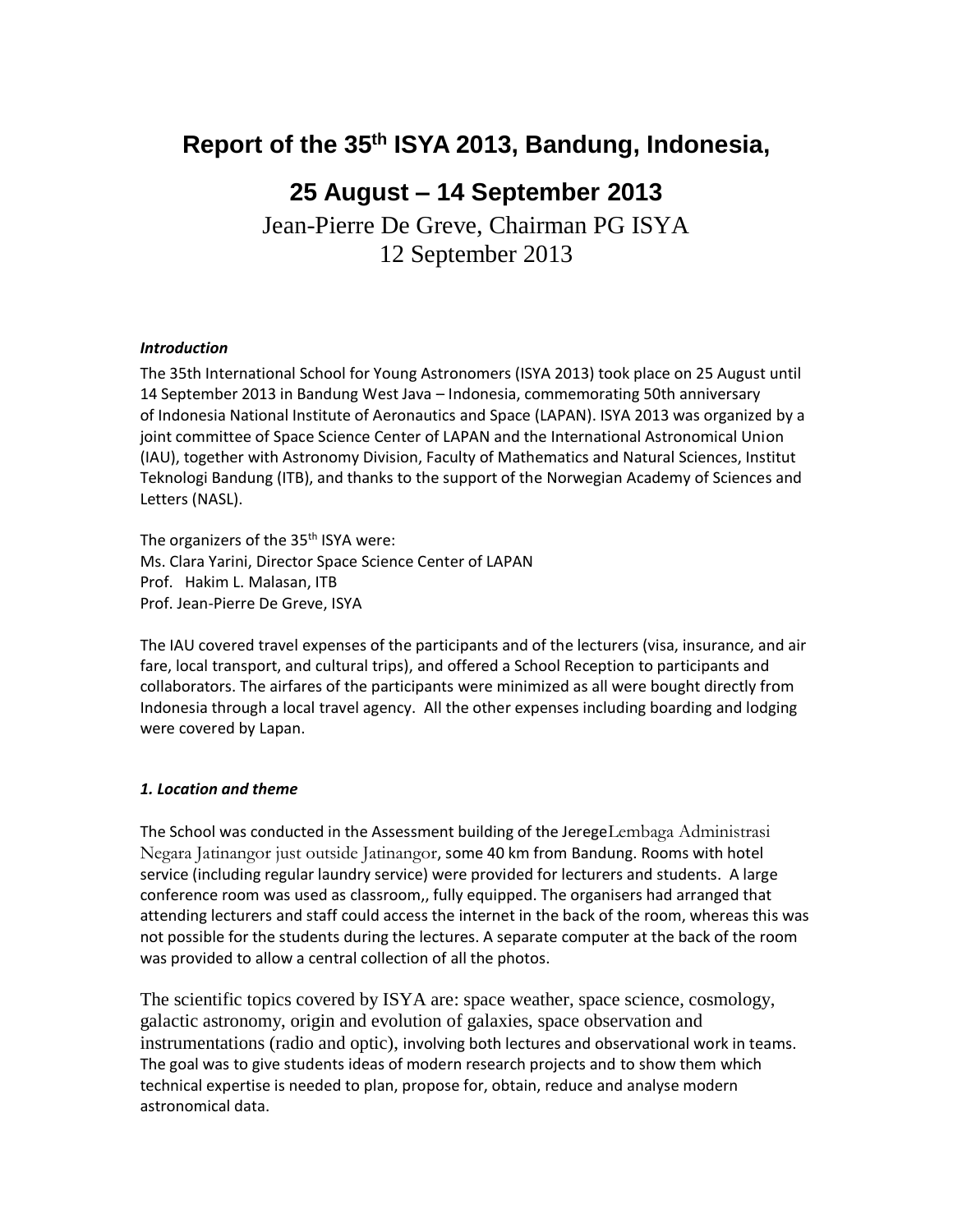# *2. Students*

Out of 106 candidates, 40 were selected for participation (20 Indonesian students and 20 coming from regional countries). Three of them withdraw, and three additional candidates were selected. One of the selected students declined at the last moment. The final number of participants is 39. In total there were students from Indonesia, Cambodia, Philippines, Taiwan (R.O.C.), China, Nepal, Malaydia, Vietnam, Thailand, India, Sri Lanka.

The gender distribution was 41% female, 59% male. The list of students is attached (*Annex 1*).

## *3. Arrivals and departures*

Students and lecturers were met at the airport, and transport was arranged to bring them to Jatinangor.

## *4. Opening ceremony of the ISYA.*

The Opening Ceremony was held at  $\text{LAPAN}$  Bandung on Monday, 26<sup>th</sup> August at 9 am. The participants were welcomed by the Chairman of Lapan, Mr. Bambang S. Tejasukmana, Ms. Clara Yarini, Director of the SpaceScience Center of Lapan, and Prof. Jean-Pierre De Greve on behalf of the ISYA. The opening ceremony was followed by the first public lecture (see 5.6). Afterwards, a lunch was offered by LAPAN. After the lunch the students were transported back to Jatinangor.

## *5. Program*

The overall program is given in Annex 2.

#### 5.1. Lectures:

The topics covered were:

- Stellar structure and atmospheres
- Emission-line stars
- Dark matter, dark energy
- Origin and evolution of galaxies
- Cosmology : observational aspects
- Radio-astronomy
- Space weather
- Solar physics, solar magnetosphere
- Modern telescopes, instrumentation and observing techniques

The list of lecturers is given in Annex 3. In total, there were 15 lecturers (including those of the public lectures) scheduled coming from 7 countries. All lectures were made available to the students in pdf.

5.2. The schedule of the program with the topics is attached (*Annex 3*). Lectures started at 8:00 am and finished at 12:30 (with sometimes an afternoon session), the practical sessions in the afternoon ended at 5:00 pm. There were two teaching slots in the morning, and two in the afternoon, each separated by a coffee/tea break of 30 minutes. The lunch break lasted usually from 12:30 till 13:30.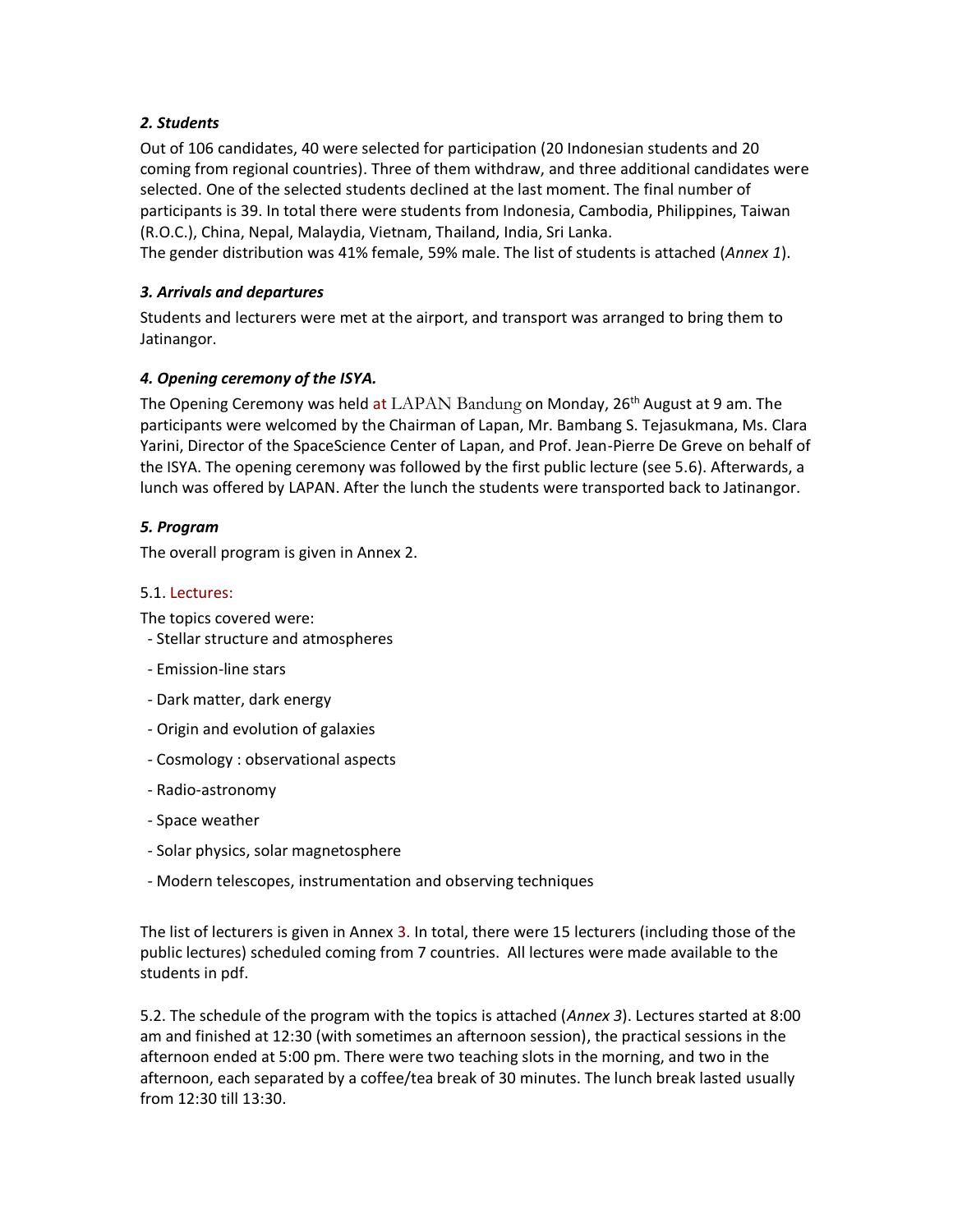## 5.3. Student presentations:

Several slots were reserved for student presentations. There were two different types of presentations: individual student presentations (Annex 4) for which students could sign up in specific time slots, and group presentations of the observational project and the obtained result. The lecturers agreed that the presentations were well prepared and of high quality.

# 5.4. Observational training and data reduction :

Students received lectures on both theoretical and practical aspects of telescopic observations. A manual was provided with the necessary instrumental information to prepare the observational projects. Students were divided in 8 groups, each with a monitor. The observational projects were chosen by the students themselves, with monitoring by the observational support team (*Annex 4*). There were 5 20 cm-telesopes available with ccd, for photometric work, and one telescope for spectroscopic work. Observations were carried out in a flat field on the compound, near the assessment building.

Four nights were scheduled for observations from 7:30 pm till midnight. Unfortunately, three of the nights were cloudy, allowing only some spectral work.

Data reductions were done using IRAF package under the guidance of the tutors.

5.5. Two brief special seminars were given on 2 topics related to scientific careers:

- How to write and publish a research paper, and Applying for a position and writing projects (J.P. De Greve, Brussels, Belgium)

- Basic rules for choosing a subject for a PhD thesis (Michel Dennefeld, Paris, France).

# 5.6. Public lectures:

August 26, 10:30-12:30, Thomas Djamaluddin, Space weather and its impact on our life September 3, 10:30-12:30, Nat Gopalswamy, The many faces of the sun September 10, 10:30-12:30, Bambang Hidayat, Cultural aspects of astronomy

#### 5.7. Alumni session:

The Indonesian ISYA alumni organized a special session (see report in Annex 5). Several alumni witnessed on their participation and the influence that it had on their career. The participants also discussed the usefulness of having regional alumni associations, their possible activities and what the IAU (or the OAD) could do for them. The following suggestions emerged:

- a. Contributions to the C46 and OAD newsletters
- b. ISYA alumni and lecturers lunches at regional IAU meetings
- c. Information from IAU/OAD on Master and PhD opportunities.

# *6. Social program*

#### Schedule:

*Sunday September 1: Outbond activities in the neighboring park Monday September 2: Visit to Kamojang thermal energy enterprise and visit to the crater Saturday September 7: Field trip to Bosscha Observatory and nearby crater Sunday September 8:* Saung Udjo dance and song performance and visit of shopping mall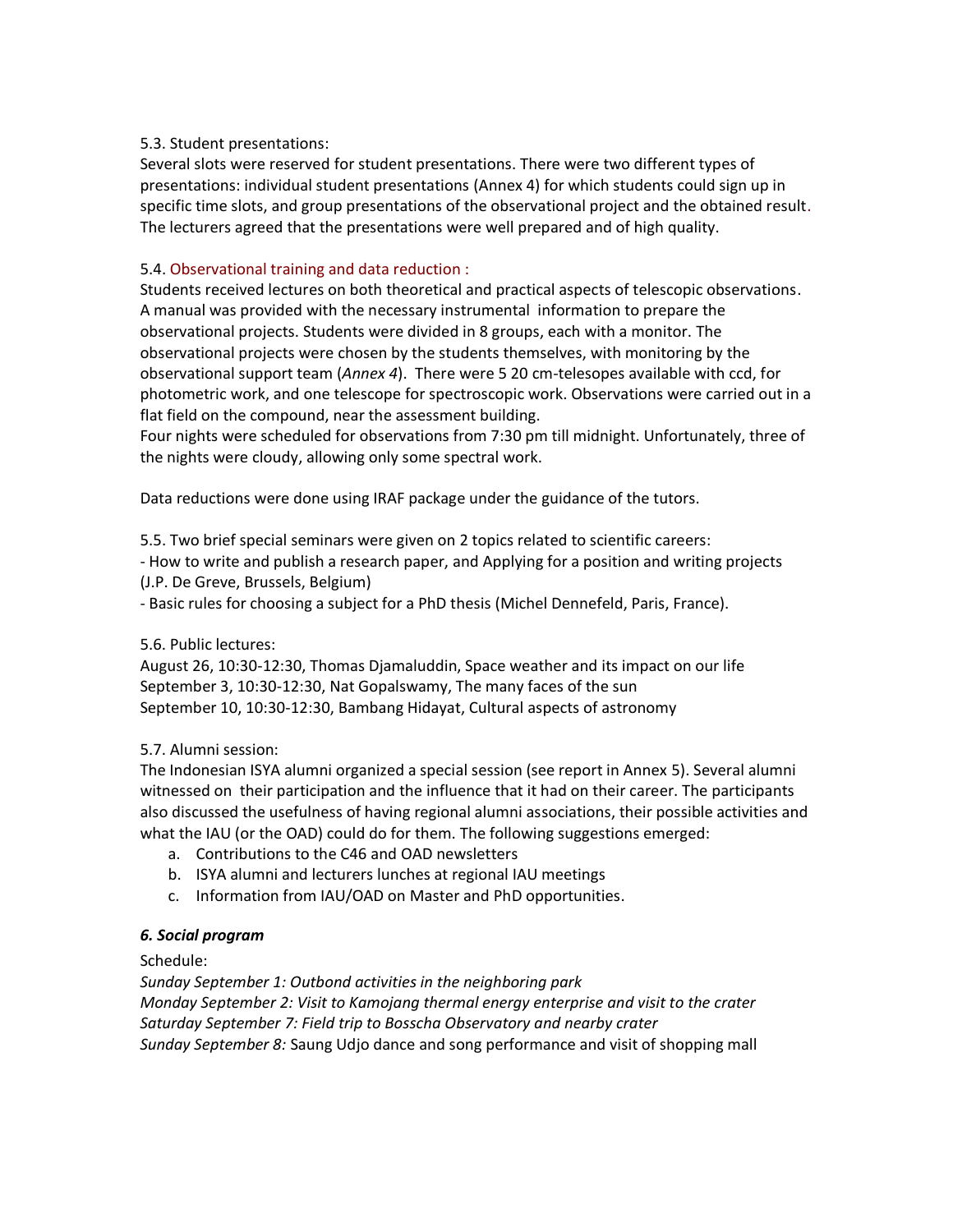# *7. Closing*

At the end of the ISYA, students filled in a 3 page evaluation sheet. The results of that inquiry are found in *Annex 6*. In the following closing ceremony, the students received their certificate witnessing their participation in the ISYA2012.

The evaluation of the ISYA 2013 is overwhelmingly positive. An overview arranged per item is given below, as well as a synthesis of the critical comments for future improvement.

#### *8. Evaluation by the students*

## *The statistics of the query are given in Annex 6.*

*General:* The website information and the application handling were considered as good.

*Lectures:* Strong satisfaction among students, though a fraction finds 2 hr lecturers a bit long. Students were pleased with the easy question and answer part.

We asked the students for their most favourite lecture. Here's the result for the 5 most mentioned lecturers:

 The lectures of Michele Gerbaldi and Jean-Pierre De Greve (including the one on publishing a scientific paper)

(both lecturers more than 10 times mentioned in the inquiry)

- Radio astronomy by Udaya Shankar (though the use of the white board was not so appreciated because of bad visibility)
- The lectures of Philippe Durouchoux, especially the one on dark energy
- Ex equo: Michel Dennefeld (Instrumention) and Mamoru Doi (Observational cosmology)

*Observation training:* Available time and instruction on data reduction were mentioned as problems (see comments), as well as a need for better preparation for observations through lectures. Very good contact with the supervisors.

*Presentation exercise:* Student presentations were found to be well organized and highly useful (see also comments), with enough time. The same appreciation was given for the project presentations.

*Accommodation:* Great satisfaction, with a little more spread in appreciation for breakfast and other meals (see also comments)

*Cultural tours and leisure:* Cultural tours and leisure were also evaluated as very good. The public talks received somewhat less appraisal.

*The future:* Students had an overall positive impression from this ISYA, from which they benefitted significantly. They specifically found that it helped them developing an international network, and gave them a broader view on the research done in astronomy, thus encouraging them to strengthen their research aspirations in astronomy.

#### **Synthesis of individual comments:**

#### **1. On the lectures**

• I hope, if possible, ISYA can teach us on how to do modelling in stellar astrophysics.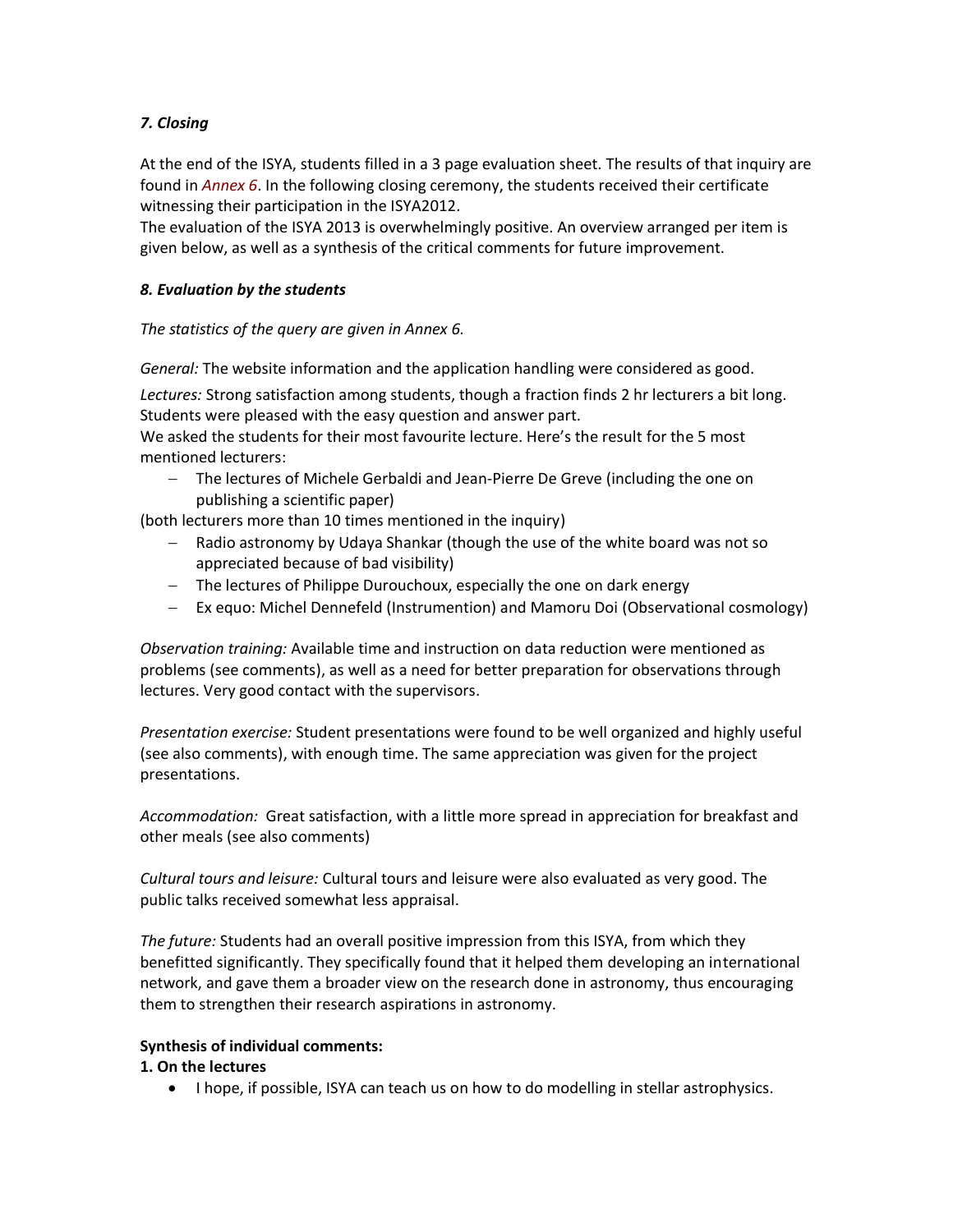#### **2. On the observation training**

- I hope that the data reduction part can get more attention. Because I want to make a scientific paper, so I need to learn the correct way to reduce the data.
- Because of the weather, I think the time for observation is a little inadequate to complete the project. Also, the lectures for data processing are a little inadequate for all the participants to go through the whole data reduction process.
- I need more time for observation because the weather considerably reduced my observing time.
- I didn't want to learn just on observing, but I want to get the theory too.
- Not all tutors know what we should do to process the data.

# **3. On individual student and project presentations**

- In my opinion, the individual and project presentations exercise really helped me improve my presentation skills and confident level, especially when presenting in English.
- The individual student presentations were a useful part to exercise our presentations in front of international people.
- I think these parts are important, because we can know each other so we can build similar connections after the ISYA.
- It makes me more confident to speak in front of many people.

# **4. On the accommodation**

- The accommodation was very good, such as a comfortable room, special meals, and good support from the committee and very good place for study. I love ISYA.
- Too cold and the water is not good. The food was almost the same every day. I got bored with the food. I hoped we could also eat food from another country.
- Accommodation was just okay! The food was sometimes not my preference. Probably because I'm not used to spicy food. Sometimes it was too sweet, too salty, too spicy, but it's okay! At least I got to eat Indonesian food.
- The food should be varied and acceptable for all participants.

# **5. On the cultural tours, leisure and public lectures**

- The public talks were not as interesting as the lectures.
- I hope, if possible, that we can observe and collect data using the Bosscha Observatory. I also think that IRAF software should be taught adequately before we do the night observations.
- Public lecture should be close to the classroom, or students should be given more time between class lectures and public talks.

# **7. On the future**

- ISYA 2013 is my imaginative world, like Hogwarts. Mr Chop Chop acts like Dumbledore and I'm really happy for this. Particpants, lecturers, committee and everything is fine. But the thing that ruins a lot was the internet connection.
- With no ongoing research and very few researchers (most of them are abroad as well) in my country, this was a dream come true for me. This totally changed my life. ISYA 2013 changed my life.
- ISYA helped me to determine what I'm supposed to do next in astronomy.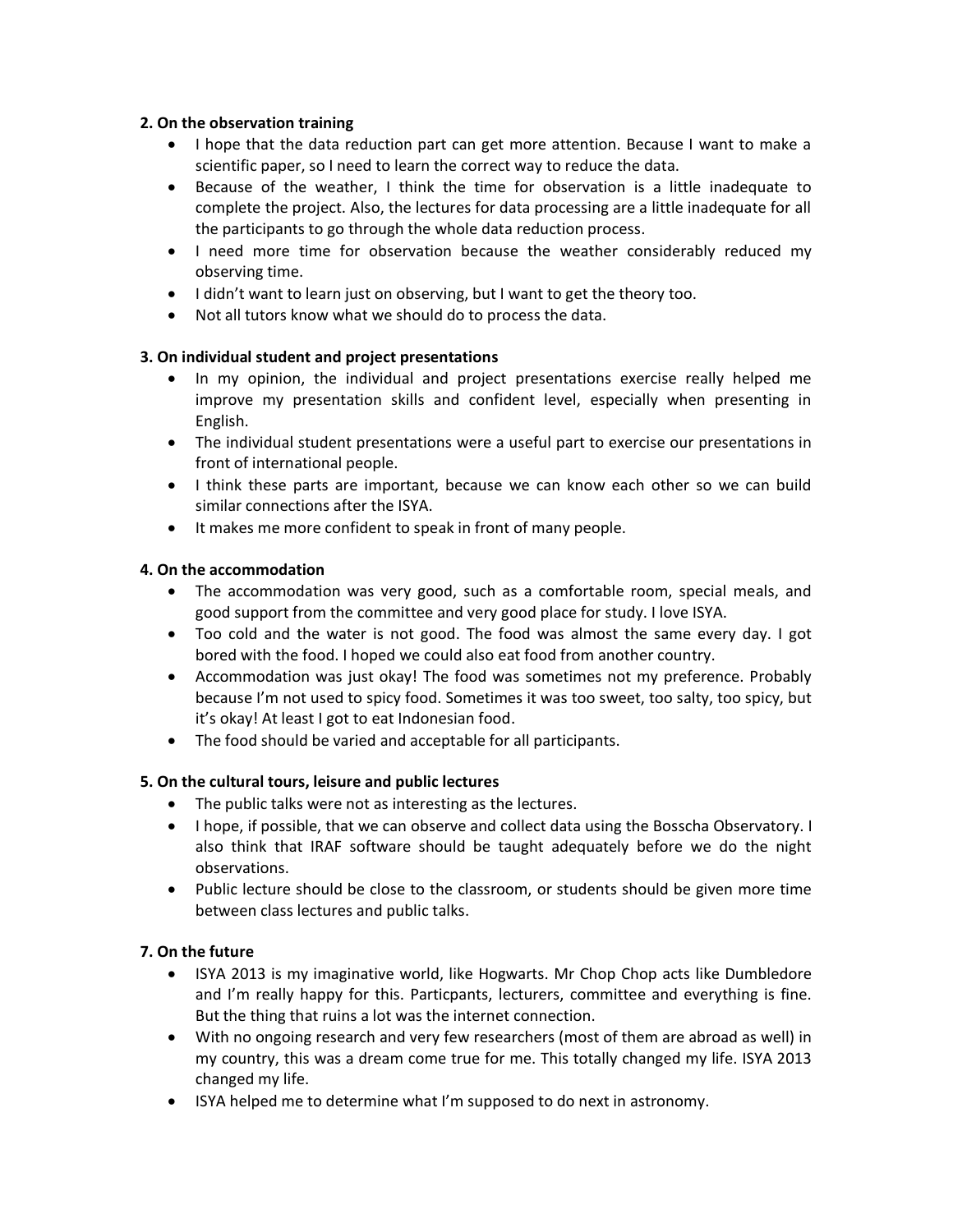- ISYA encourages, inspires and reminds me what kind of motivation let me want to be an astronomer. Also, it broadens my vision to this world. Different cultures, different people, different attitudes of working!
- I enjoyed and learned a lot! I know that when I get home, I can share something with other people and encourage them to participate in the next ISYA.
- A very beneficial activity that allows us to learn and understand new perspectives, as well as experience collaborating with different cultures.
- Please give the method for teaching too, because maybe some participants are teachers or lecturers.

## **Concluding comments**

• In general, I think ISYA made me grow in mind and spirit. It has encouraged me to get into this field, and hopefully, I will get that chance to show I can be a future astronomer or astrophysicist! Maybe one suggestion before I end my comments. More lectures on introduction must be also given. Especially for other participants with no background to catch up with those who know astronomy.

## *9. Conclusions*

ISYA 2013 was a combination of theoretical modelling and observational astronomy including data reduction. Well organized teams were ready. The organizational team was great in providing support, clear communication, and fastly seeking solutions for small daily problems, inherent to the organization of a big event. The solar observation team was clearly well prepared and provided excellent support. The night observation team had made a wonderful set up and was continuously guiding the students through their observing projects.

The offered infrastructure and IT environment was excellent, the accommodation and meals were certainly up to the ISYA standards (though not everybody appreciated the Indonesian food), and the daily organization was smooth and well done.

The organizers, lecturers, and tutors had to deal with a large background spectrum of participants, from students well acquainted with astronomy, to engineers and physics graduates with a keen interest in astronomy.

The students gave useful feedback which will be taken into account in the organization of the future ISYAs.

Taking all the above into account, I consider ISYA 2013 as an excellent event, and I thank all those who contributed to its success.

Jean-Pierre De Greve 03.10.2013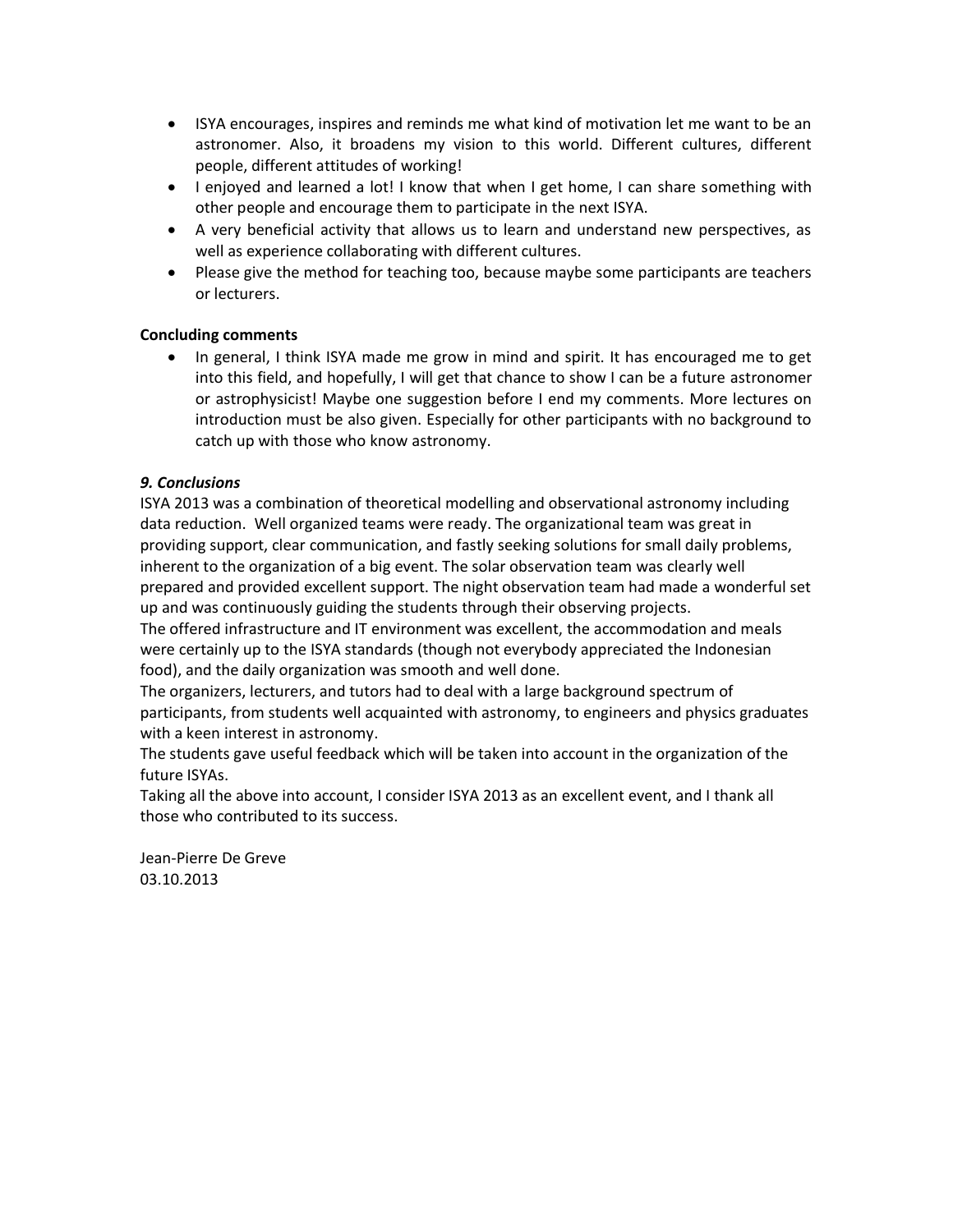#### **Annex 1:**

List of students of ISYA 2013.

| <b>LAST NAME:</b>        | <b>FIRST NAME:</b>     | <b>GENDER:</b> | <b>COUNTRY:</b> |
|--------------------------|------------------------|----------------|-----------------|
| Sriv                     | Tharith                | male           | Cambodia        |
| Liu                      | Nianping               | male           | China           |
| C <sub>P</sub>           | Mrunalinee             | female         | India           |
| md.said                  | noor masdiana female   |                | Malaysia        |
| Mohd Azhar               | Mohammad               | male           | Malaysia        |
|                          | Afig Dzuan             |                |                 |
| razelan                  | mazlina                | female         | malaysia        |
| Pandey                   | Apurba                 | male           | Nepal           |
| Divinagracia             | <b>Pauline Pearl</b>   | female         | Philippines     |
| Dela Cruz                | Ruby-Ann               | female         | Philippines     |
| Marigza                  | <b>Reuel Norman</b>    | male           | Philippines     |
| Sotelo                   | Jennifer               | female         | Philippines     |
| Stephanie                | Tumampos               | female         | Philippines     |
| Thishan PavithraSenarath |                        | male           | Srilanka        |
|                          | Arachchige             |                |                 |
| Shen                     | Pei-min                | female         | Taiwan (R.O.C.) |
| Chehlaeh                 | Nareemas               | female         | Thailand        |
| Kasonsuwan               | Kanpatom               | female         | Thailand        |
| Keeratiparat             | Jessada                | male           | Thailand        |
| Dang Tuan                | Duy                    | male           | Vietnam         |
| A Thano                  | Napaporn               | female         | Thailand        |
| Huang                    | Chung Kai              | male           | Taiwan (R.O.C.) |
| Rachman                  | Abdul                  | male           | Indonesia       |
|                          | Neflia                 | female         | Indonesia       |
| bahar                    | afrizal                | male           | Indonesia       |
|                          |                        | male           |                 |
| Nugraha                  | Rukman                 |                | Indonesia       |
| Utama                    | Judhistira Aria<br>Ali | male           | Indonesia       |
| Warsito                  | Leonidas               | male           | Indonesia       |
|                          | Jehunias               | male           | Indonesia       |
| Tanesib                  |                        |                | Indonesia       |
| Hasanah                  | Nur                    | female         |                 |
| Kurniawan                | Eko Setyadi            | male           | Indonesia       |
|                          | Kristianto             |                |                 |
| Nugroho                  | Stevanus               | male           | Indonesia       |
| Wira                     | I Putu                 | male           | Indonesia       |
| Hadiputrawan             | Zamzam                 |                |                 |
| Nurzaman                 | Muhamad                | male           | Indonesia       |
| Husnindriani             | Prahesti               | female         | Indonesia       |
| Taz Sunjaya              | Azis                   | male           | Indonesia       |
| Sarnita                  | Fitria                 | female         | Indonesia       |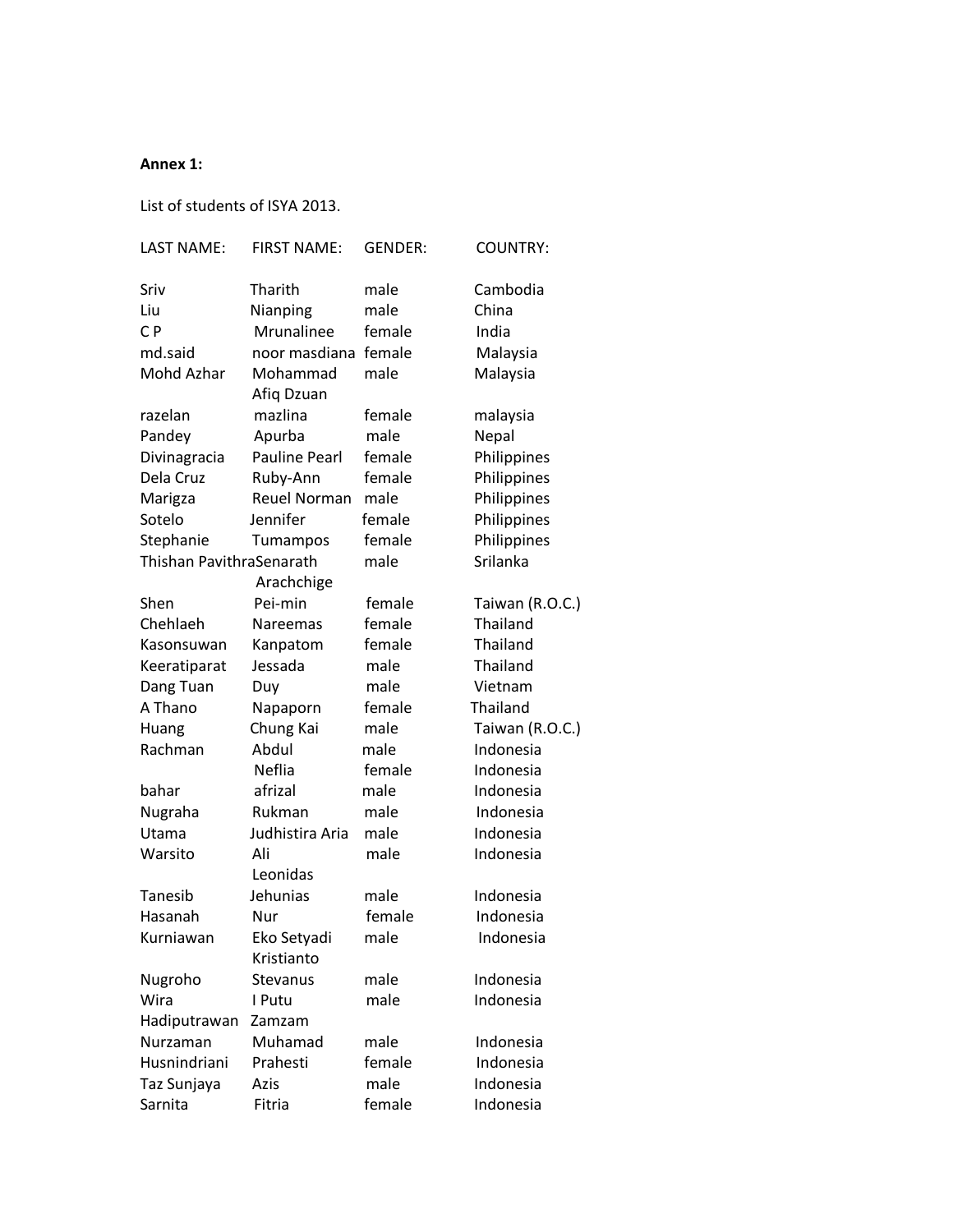| Robiyana     | Iqbal       | male   | Indonesia |
|--------------|-------------|--------|-----------|
| Asmoro       | Cahyo Puji  | male   | Indonesia |
| Hadi Gunawan | <b>Fko</b>  | male   | Indonesia |
| Akhyar       | Saeful      | male   | Indonesia |
| Latif        | Nova Amalia | female | Indonesia |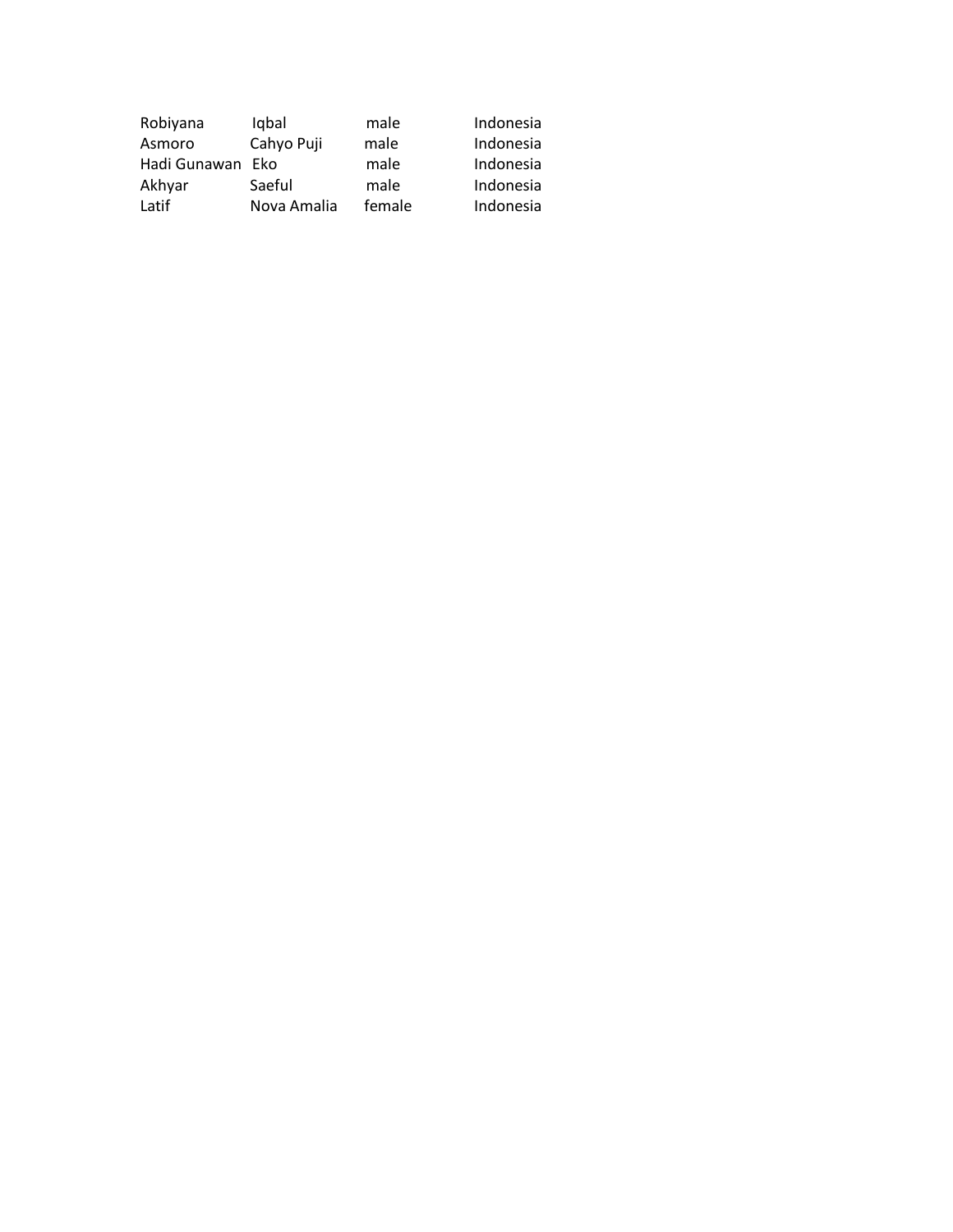# **International School for Young Astronomers 2013**

| <b>Date</b>          | <b>Day</b> | <b>Time</b> | <b>Acticvity</b>                         |
|----------------------|------------|-------------|------------------------------------------|
| Aug 25 <sup>th</sup> | Sunday     | All Day     | Arrival                                  |
|                      |            |             |                                          |
|                      |            |             |                                          |
| Aug $26th$           | Monday     | 08.00-09.00 | Registration                             |
|                      |            | 09.00-10.00 | Opening                                  |
|                      |            | 10.00-10.30 | <b>Break</b>                             |
|                      |            | 10.30-12.30 | <b>Public Lecture 1:</b>                 |
|                      |            |             | Thomas Djamaluddin                       |
|                      |            | 12.30-23.30 | Lunch                                    |
|                      |            | 13.30-15.30 | <b>Students Introduction</b>             |
|                      |            | 15.30-16.00 | <b>Break</b>                             |
|                      |            | 16.00-17.00 | Michele Gerbaldi:                        |
|                      |            |             | <b>GAIA Space Mission</b>                |
| Aug 27th             | Tuesday    | 08.00-10.00 | Michele Gerbaldi:                        |
|                      |            |             | <b>Stellar Astrophysics</b>              |
|                      |            | 10.00-10.30 | <b>Break</b>                             |
|                      |            | 10.30-12.30 | Ikbal Arifyanto:                         |
|                      |            |             | <b>Introduction Advance Astrophysics</b> |
|                      |            | 12.30-13.30 | Lunch                                    |
|                      |            | 13.30-15.30 | Michele Gerbaldi:                        |
|                      |            |             | Stellar Atmosphere                       |
|                      |            |             | <b>Star: Fundamental Parameters</b>      |
|                      |            | 15.30-16.00 | <b>Break</b>                             |
|                      |            | 16.00-17.00 | Hakim L. Malasan                         |
|                      |            |             | Introduction to Observation              |
| Aug 28 <sup>th</sup> | Wednesday  | 08.00-10.00 | JP:                                      |
|                      |            |             | <b>Binary Evolution</b>                  |
|                      |            | 10.00-10.30 | <b>Break</b>                             |
|                      |            | 10.30-12.30 | Alexandre Lazarian:                      |
|                      |            |             | <b>Solar Physics</b>                     |
|                      |            | 12.30-13.30 | Lunch                                    |
|                      |            | 13.30-15.30 | Alexandre Lazarian:                      |
|                      |            |             | <b>Solar Physics</b>                     |
|                      |            | 15.30-16.00 | <b>Break</b>                             |
|                      |            | 16.00-17.00 | Dhani Herdiwijaya,                       |
|                      |            |             | Preparation of Solar observation         |
|                      |            |             |                                          |

# **Schedule Program**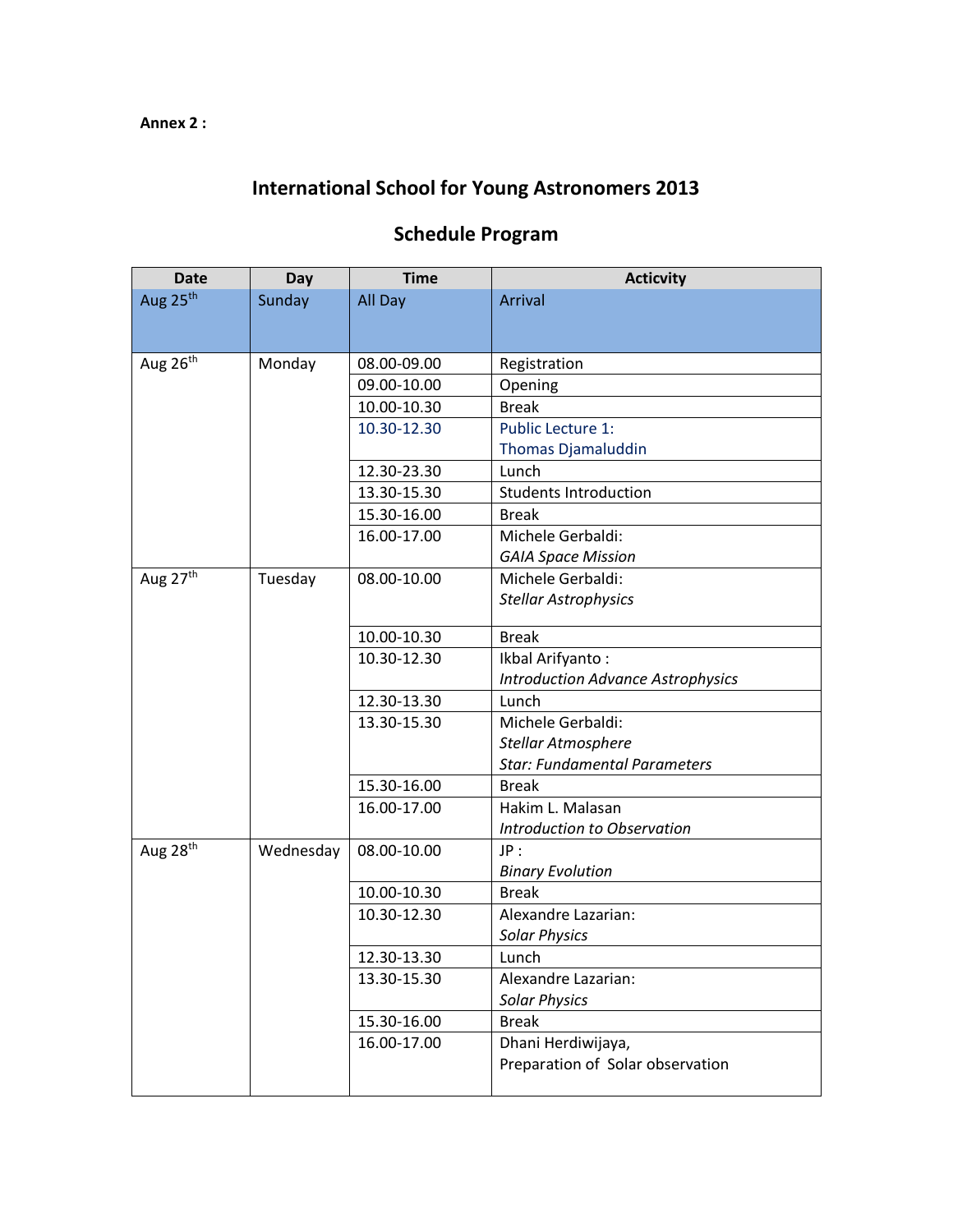|                      |               | 17.00-19.00 | <b>Break and Dinner</b>                         |
|----------------------|---------------|-------------|-------------------------------------------------|
|                      |               |             |                                                 |
| Aug 29th             | Thursday      | 08.00-10.30 | Solar Observations at Sumedang                  |
|                      |               |             | Observatory                                     |
|                      |               | 10.30-12.30 | Solar data analysis                             |
|                      |               | 12.30-13.30 | Lunch                                           |
|                      |               | 13.30-15.30 | Solar data analysis                             |
|                      |               | 15.30-16.00 | <b>Break</b>                                    |
|                      |               | 16.00-17.00 | <b>Group Presentation</b>                       |
| Aug 30th             | Friday        | 08.00-09.30 | Michele Gerbaldi:                               |
|                      |               |             | <b>Star: Fundamental Parameters</b>             |
|                      |               | 09.30-10.00 | <b>Break</b>                                    |
|                      |               | 10.00-11.30 | Kam Ching Leung:                                |
|                      |               |             | Globular Cluster                                |
|                      |               |             | <b>Binary Star</b>                              |
|                      |               | 11.30-13.00 | Lunch                                           |
|                      |               | 13.00-14.00 | Philippe Durouchoux:                            |
|                      |               |             | <b>Dark Matter</b>                              |
|                      |               | 14.00-15.00 | Philippe Durouchoux:                            |
|                      |               |             | <b>Dark Energy</b>                              |
|                      |               | 15.00-15.30 | <b>Break</b>                                    |
|                      |               | 15.30-17.00 | Labs                                            |
|                      |               | 19.00-      | Observations                                    |
| Aug 31 <sup>th</sup> | Saturday      | 08.00-10.00 | Philippe Durouchoux:<br><b>Telluric Planets</b> |
|                      |               | 10.00-10.30 | <b>Break</b>                                    |
|                      |               | 10.30-12.30 | Philippe Durouchoux:                            |
|                      |               |             | Extrasolar                                      |
|                      |               | 12.30-13.30 | Lunch                                           |
|                      |               | 13.30-15.30 | Lab Work                                        |
|                      |               | 15.30-16.00 | <b>Break</b>                                    |
|                      |               | 16.00-17.00 | Labs                                            |
|                      |               | 19.00-      | Observations                                    |
| Sept 1st             | <b>Sunday</b> | 09.00-12.00 | <b>Outbond Activities</b>                       |
|                      |               | 12.00-13.00 | Lunch                                           |
|                      |               |             | <b>Free Time</b>                                |
| Sept 2 <sup>nd</sup> | <b>Moday</b>  | All day     | <b>Field Trip to Kamojang Crater</b>            |
| Sept 3rd             | Tuesday       | 08.00-10.00 | Mamoru Doi:                                     |
|                      |               |             | Cosmology                                       |
|                      |               | 10.00-10.30 | <b>Break</b>                                    |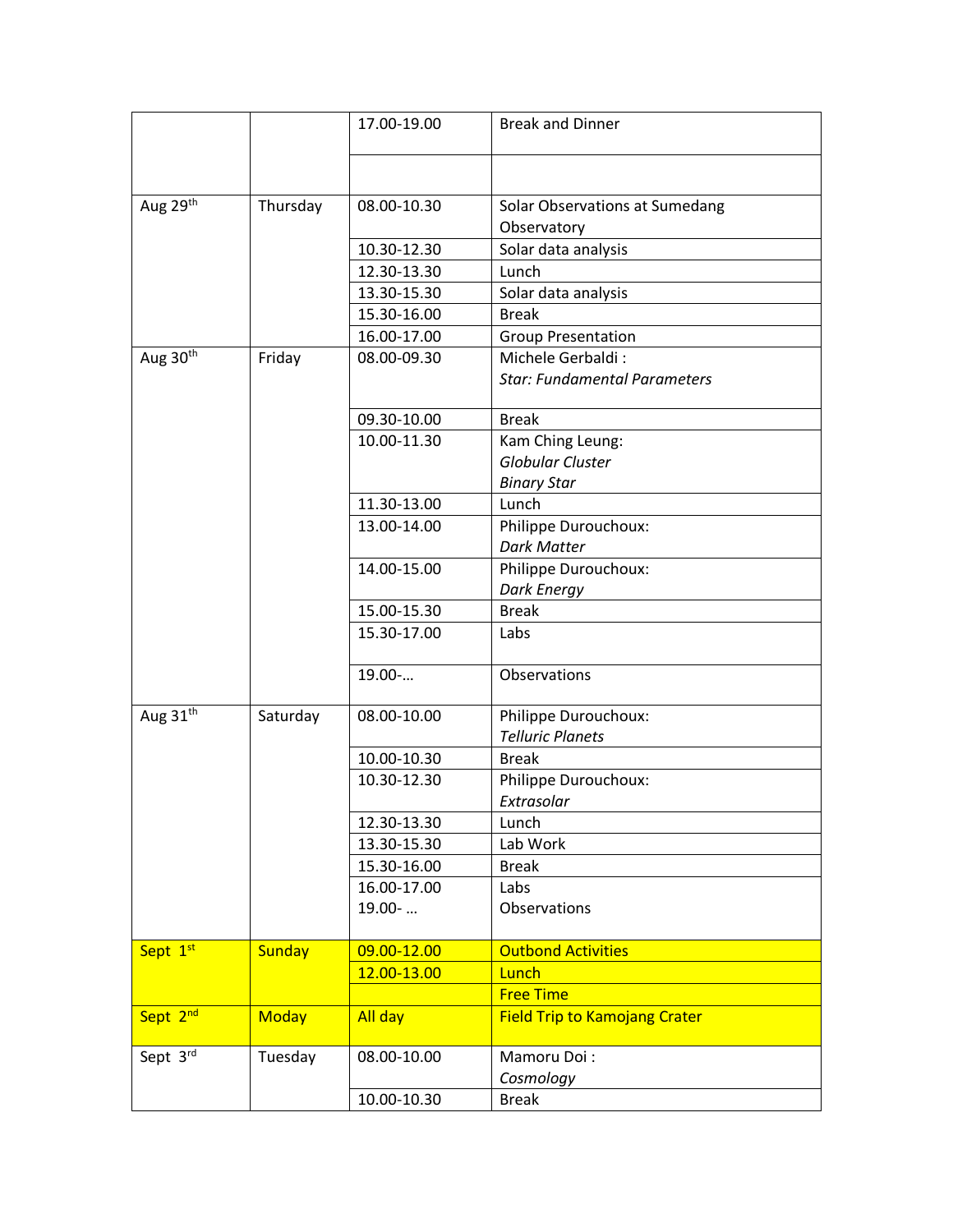|                      |           | 10.30-12.30 | <b>Public Lecture 2</b>       |
|----------------------|-----------|-------------|-------------------------------|
|                      |           |             | <b>Nat Gopalswamy</b>         |
|                      |           | 12.30-13.30 | Lunch                         |
|                      |           | 13.30-15.30 | Mamoru Doi:                   |
|                      |           |             | Cosmology                     |
|                      |           | 15.30-16.00 | <b>Break</b>                  |
|                      |           | 16.00-17.00 | Preparation of Observation    |
| Sept 4 <sup>th</sup> | Wednesday | 08.00-10.00 | Mamoru Doi:                   |
|                      |           |             | Cosmology                     |
|                      |           | 10.00-10.30 | <b>Break</b>                  |
|                      |           | 10.30-12.30 | Mamoru Doi:                   |
|                      |           |             | <b>Galaxies</b>               |
|                      |           | 12.30-13.30 | Lunch                         |
|                      |           | 13.30-15.30 | Lab Work                      |
|                      |           | 15.30-16.00 | <b>Break</b>                  |
|                      |           | 16.00-17.00 | Preparation of Observation    |
|                      |           | 17.00-19.00 | <b>Break and Dinner</b>       |
|                      |           | 19.00       | Observations                  |
|                      |           |             |                               |
| Sept 5 <sup>th</sup> | Thursday  | 08.00-10.00 | Michel Dennefeld:             |
|                      |           |             | Telescope and Instrumentation |
|                      |           | 10.00-10.30 | <b>Break</b>                  |
|                      |           | 10.30-12.30 | Udaya Shangkar:               |
|                      |           |             | Radio Astronomy               |
|                      |           | 12.30-13.30 | Lunch                         |
|                      |           | 13.30-15.30 | Udaya Shangkar:               |
|                      |           |             | Radio Astronomy               |
|                      |           | 15.30-16.00 | <b>Break</b>                  |
|                      |           | 16.00-17.00 | Lab Work                      |
|                      |           |             |                               |
| Sept 6 <sup>th</sup> | Friday    | 08.00-09.30 | Michel Dennefeld:             |
|                      |           |             | Telescopes & Instrumentations |
|                      |           |             |                               |
|                      |           | 09.30-10.00 | <b>Break</b>                  |
|                      |           | 09.30-11.30 | Udaya Shangkar:               |
|                      |           |             | Radio Astronomy               |
|                      |           | 11.30-13.00 | Lunch                         |
|                      |           | 13.00-15.30 | Student talks                 |
|                      |           | 15.30-16.00 | <b>Break</b>                  |
|                      |           | 16.00-17.00 | Lab Work                      |
|                      |           | 17.00-19.00 | <b>Break</b>                  |
|                      |           | 19.00       | School's reception            |
|                      |           |             |                               |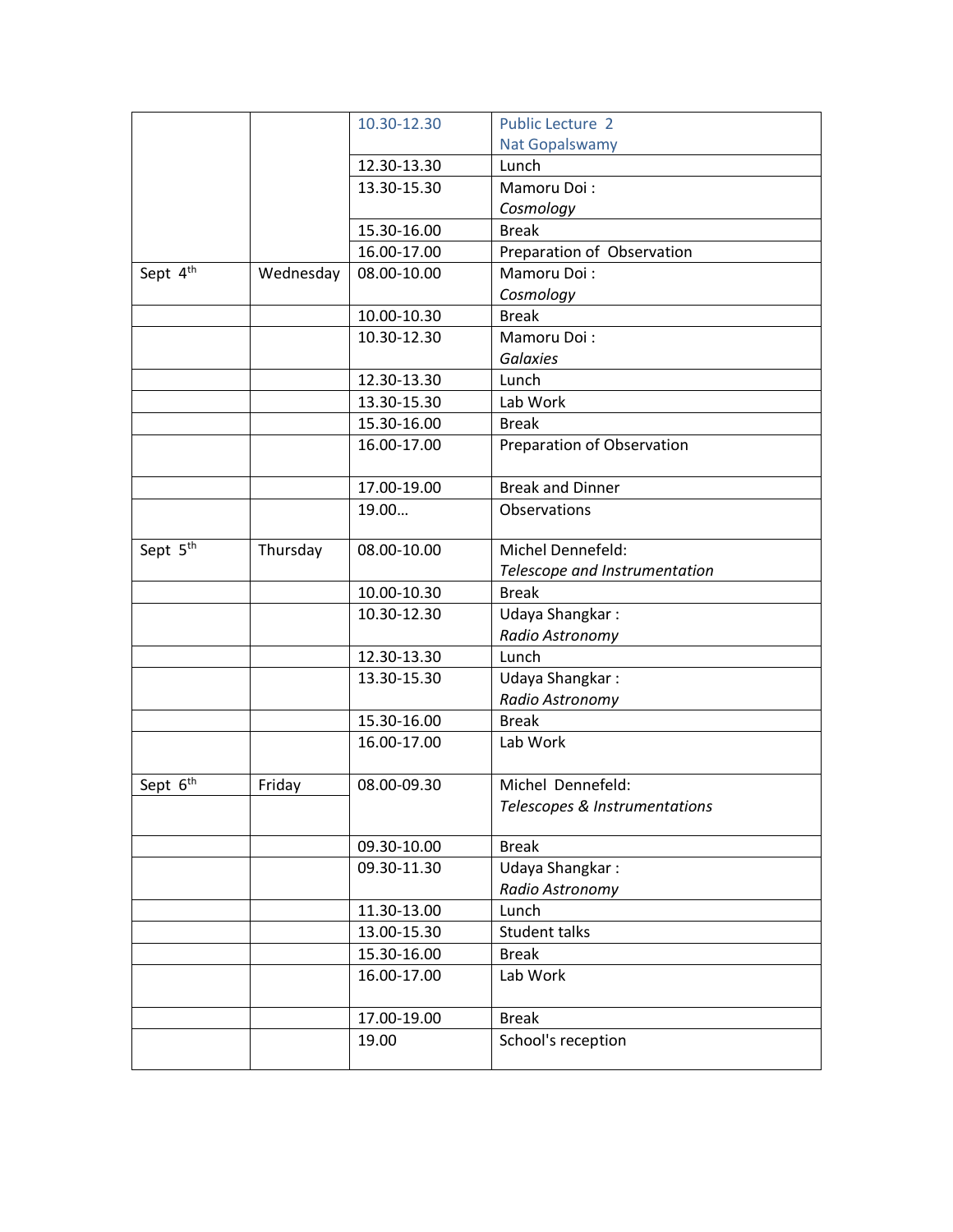| Sept 7 <sup>th</sup>  | Saturday      |             | <b>Field Trip to Bosscha Observatory</b> |
|-----------------------|---------------|-------------|------------------------------------------|
| Sept 8th              | <b>Sunday</b> |             | <b>Art Performance:</b>                  |
|                       |               |             | <b>Saung Udjo</b>                        |
|                       |               |             |                                          |
| Sept 9 <sup>th</sup>  | Monday        | 08.00-10.00 | Kam Ching Leung:                         |
|                       |               |             | <b>Emission Line Star</b>                |
|                       |               | 10.00-10.30 | <b>Break</b>                             |
|                       |               | 10.30-12.30 | Michel Dennefeld:                        |
|                       |               |             | GAIA                                     |
|                       |               | 12.30-13.30 | Lunch                                    |
|                       |               | 13.30-15.30 | JP De Greve:                             |
|                       |               |             | <b>Binary Mergers</b>                    |
|                       |               | 15.30-16.00 | <b>Break</b>                             |
|                       |               | 19.00       | Observations                             |
|                       |               |             |                                          |
| Sept 10 <sup>th</sup> | Tuesday       | 08.00-10.00 | Kam Ching Leung:                         |
|                       |               |             | Emission-Line star                       |
|                       |               | 10.00-10.30 | <b>Break</b>                             |
|                       |               | 10.30-12.30 | <b>Public Lecture 3</b>                  |
|                       |               |             | <b>Bambang Hidayat</b>                   |
|                       |               | 12.30-13.30 | Lunch                                    |
|                       |               | 13.30-15.30 | Lab Work                                 |
|                       |               | 15.30-16.00 | Lab Work                                 |
|                       |               | 16.00-17.00 | Lab Work                                 |
|                       |               | 17.00-18.00 | Dinner                                   |
|                       |               | $19.00-.$   | Observations                             |
| Sept 11 <sup>th</sup> | Wednesday     | 08.00-10.00 | Ikbal Arifyanto:                         |
|                       |               |             | <b>Advance Astrophysics</b>              |
|                       |               |             |                                          |
|                       |               | 10.00-10.30 | <b>Break</b>                             |
|                       |               | 10.30-12.30 | <b>XYZ</b>                               |
|                       |               | 12.30-13.30 | Lunch                                    |
|                       |               | 13.30-15.30 | Lab Work                                 |
|                       |               | 15.30-16.00 | <b>Break</b>                             |
|                       |               | 16.00-17.00 | JP De Greeve                             |
|                       |               |             | Publishing!                              |
| Sept 12th             | Thursday      | 08.00-10.00 | Student talks                            |
|                       |               | 10.00-10.30 | <b>Break</b>                             |
|                       |               | 10.30-12.30 | Thomas Djamaluddin (?):                  |
|                       |               |             | Space Weather                            |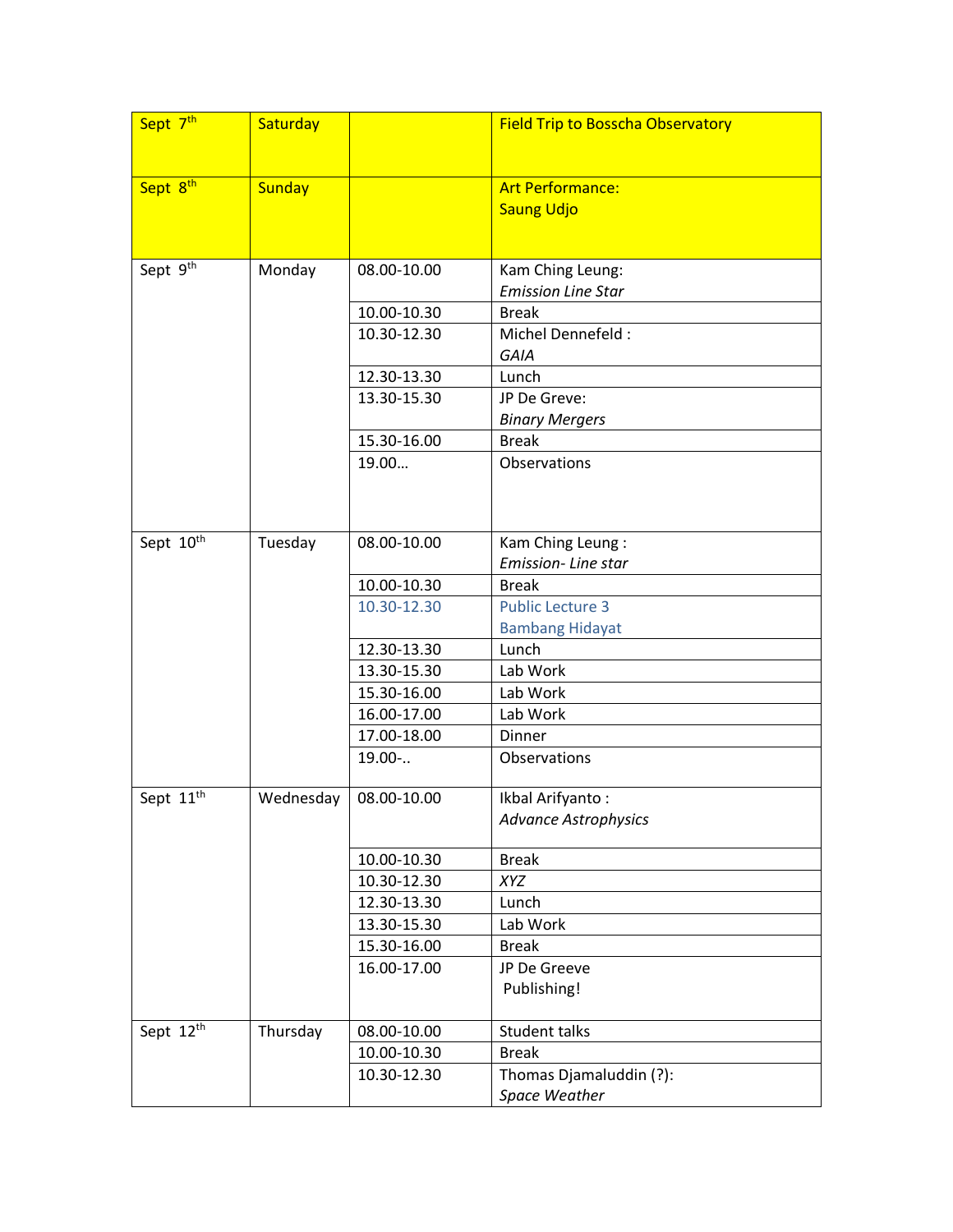|           |         | 12.30-13.30 | Lunch                 |  |  |  |  |
|-----------|---------|-------------|-----------------------|--|--|--|--|
|           |         | 13.30-15.30 | Alumni session        |  |  |  |  |
|           |         | 15.30-16.00 | Alumni session        |  |  |  |  |
|           |         | 16.00-17.00 | Alumni session        |  |  |  |  |
|           |         | 19.00-20.00 | <b>Closing Dinner</b> |  |  |  |  |
|           |         |             |                       |  |  |  |  |
|           |         |             |                       |  |  |  |  |
|           |         |             |                       |  |  |  |  |
| Sept 13th | Friday  |             |                       |  |  |  |  |
|           |         | 08.00-10.00 | <b>Student Talks</b>  |  |  |  |  |
|           |         | 10.00-10.30 | <b>Break</b>          |  |  |  |  |
|           |         | 10.30-11.30 | reserve               |  |  |  |  |
|           |         | 11.30-13.30 | Lunch                 |  |  |  |  |
|           |         | 13.30-15.30 | Evaluation            |  |  |  |  |
|           |         | 15.30-16.00 | Photo show            |  |  |  |  |
|           |         | 16.00-17.00 | <b>Break</b>          |  |  |  |  |
|           |         | 17.00-18.00 | Closing               |  |  |  |  |
|           |         |             |                       |  |  |  |  |
| Sept 14th | Tuesday | All day     | <b>Departures</b>     |  |  |  |  |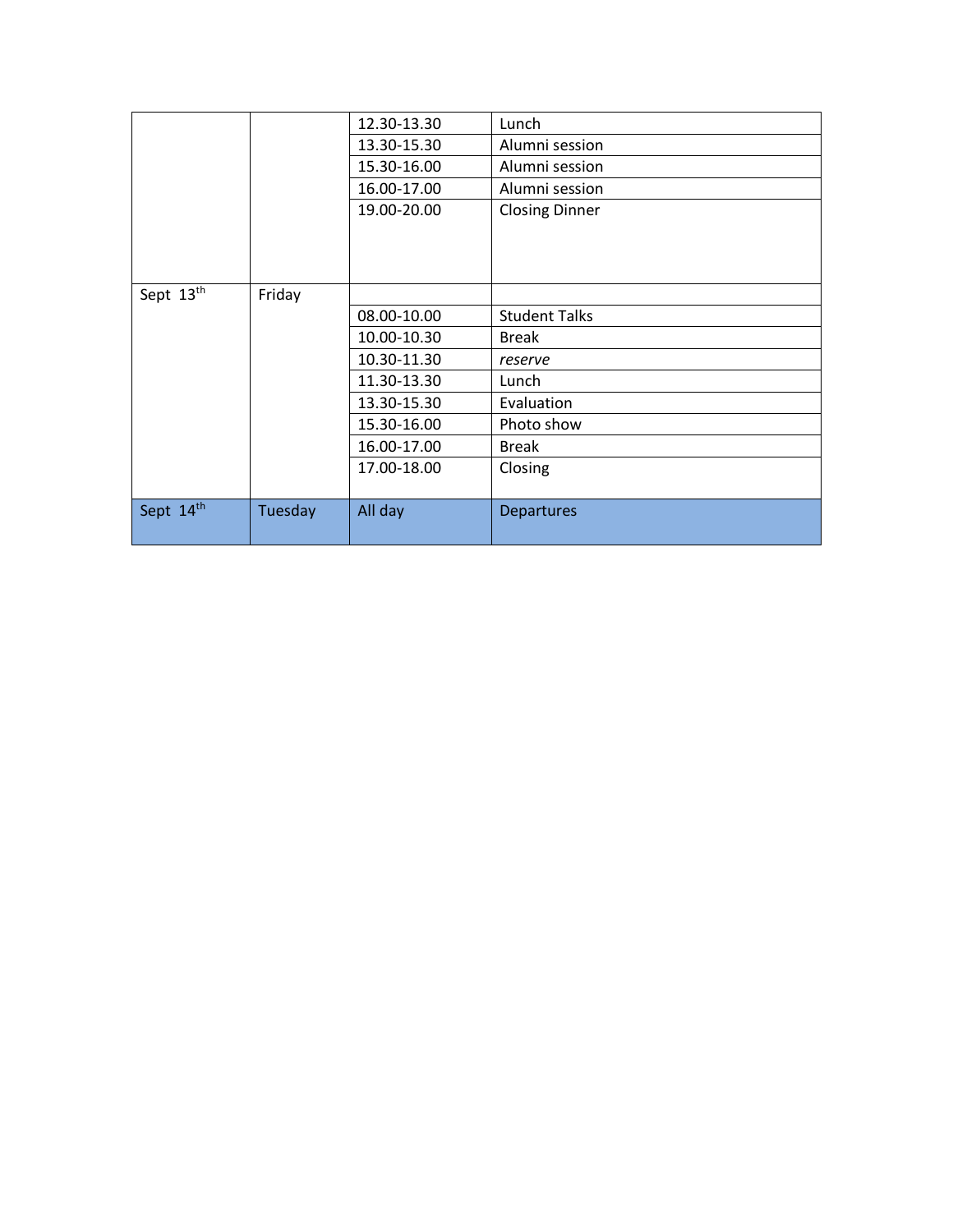# **Annex 3. Lecturers and topics.**

|                | Lecturers              | Topic                                             |
|----------------|------------------------|---------------------------------------------------|
| $\mathbf{1}$   | Michele Gerbaldi       | Stellar astrophysics                              |
| $\overline{2}$ | Jean Pierre De Greve   | <b>Binary Evolution</b>                           |
|                |                        |                                                   |
|                |                        | Publishing scientific papers                      |
| 3              | Hakim L. Malasan       | <b>Supervisor for Practical Activities</b>        |
| $\overline{4}$ | Alexandre Lazarian     | <b>Solar Physics</b>                              |
| 5              | Kam Ching Leung        | <b>Emission Line Star</b>                         |
| 6              | Philippe Durouchoux    | Dark Matter, Dark Energy, Extrasolar and          |
|                |                        | <b>Telluric Planets</b>                           |
| $\overline{7}$ | Ikbal Arifyanto        | <b>Advance Astrophysics</b>                       |
| 8              | Dhani Herdiwijaya      | Supervisor of Practical Activities; Solar Physics |
|                |                        |                                                   |
| 9              | Mamoru Doi             | Galaxies, Cosmology                               |
| 10             | Michel Dennefeld       | Telescopes & Instrumentations                     |
| 11             | Udaya Shankar          | Radio Astronomy                                   |
| 12             | <b>Thomas</b>          | <b>Space Weather</b>                              |
|                | Djamaluddin            |                                                   |
| 13             | <b>Bambang Hidayat</b> | <b>Public Lecture</b>                             |
| 14             | Nat Gopalswamy         | Public Lecture (tbd)                              |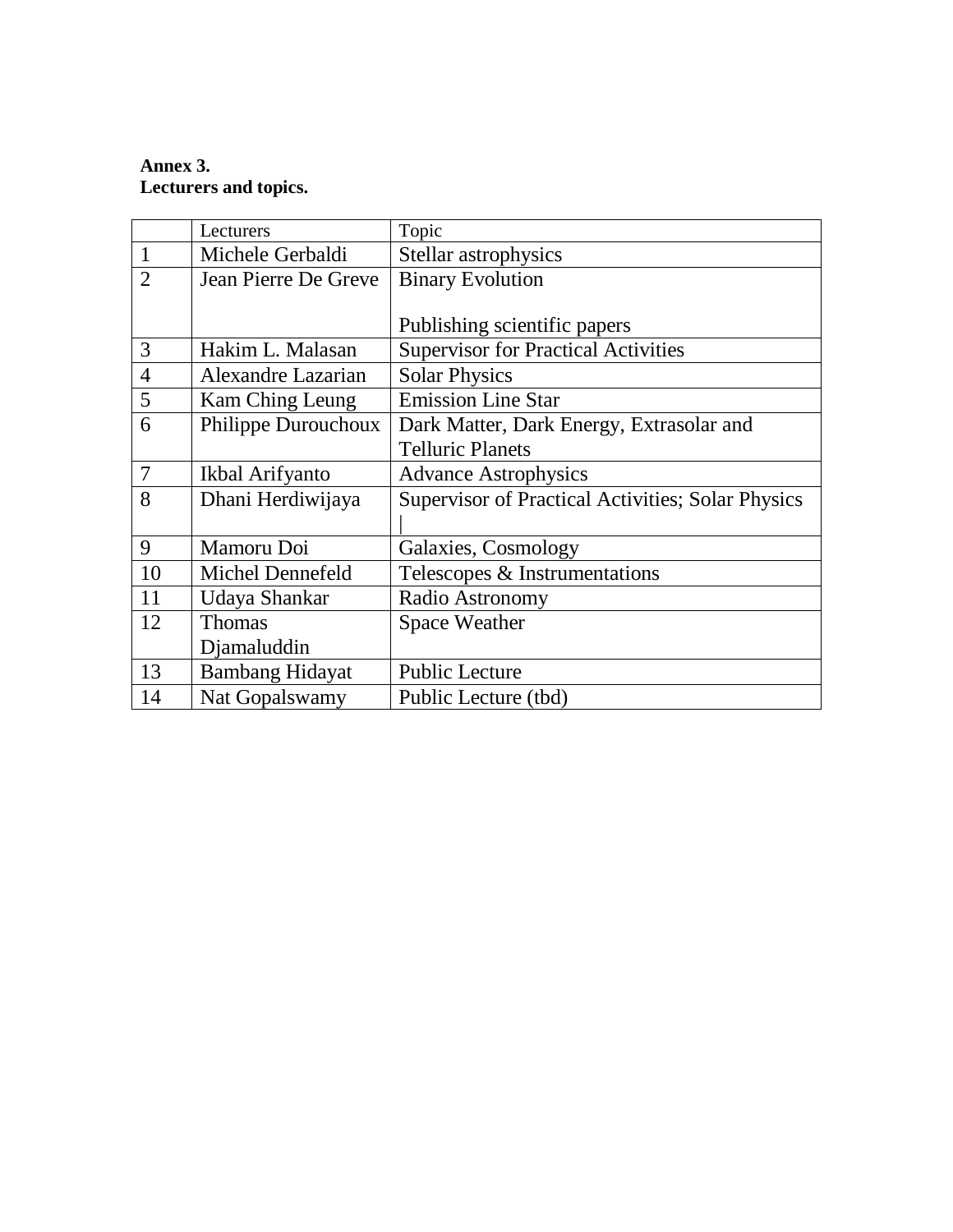# Student presentations : Friday September 6, 13:00 – 15 :00 Chair 1: Philippe Durouchoux Chair 2: Michele Gerbaldi

|                |       | Name                        | Title                                                              |
|----------------|-------|-----------------------------|--------------------------------------------------------------------|
| 1              | 13:00 | Judhistira Aria Utama       | Best time concept on the first lunar<br>visibility                 |
| $\overline{2}$ | 13:09 | <b>Abdul Rachman</b>        | Cluster membership by maximum<br>likelihood method                 |
| 3              | 13:18 | Afrizal B.                  | EAR observatory facilities and<br>observations                     |
| 4              | 13:27 | Azis Taz Sunjaya            | <b>HAAJ</b>                                                        |
| 5              | 13:36 | Hasan Al Bana               | What I do on leisure time                                          |
| 6              | 13:45 | Luthfiandari                | Light pollution                                                    |
| $\overline{7}$ | 13:54 | M. Zamzam                   | Some constellations folklore from<br>Indonesia                     |
| 8              | 14:05 | Mrunalinee                  | <b>Sundial</b>                                                     |
| 9              | 14:14 | Nova A Latif                | Astronomy on senior high school                                    |
| 10             | 14:23 | <b>Reuel Norman Marigza</b> | <b>McIntosh Sunspot Classification</b>                             |
| 11             | 14:32 | Rukman Nugraha              | Solar variability effect on<br>precipitation in Indonesia          |
| 12             | 14:41 | Saeful Akhyar               | The Eclipsing Binaries? Minima<br>(BIMA) Monitoring Project        |
| 13             | 14:50 | Wira H.                     | Observations of visual double stars<br>with speckle interferometry |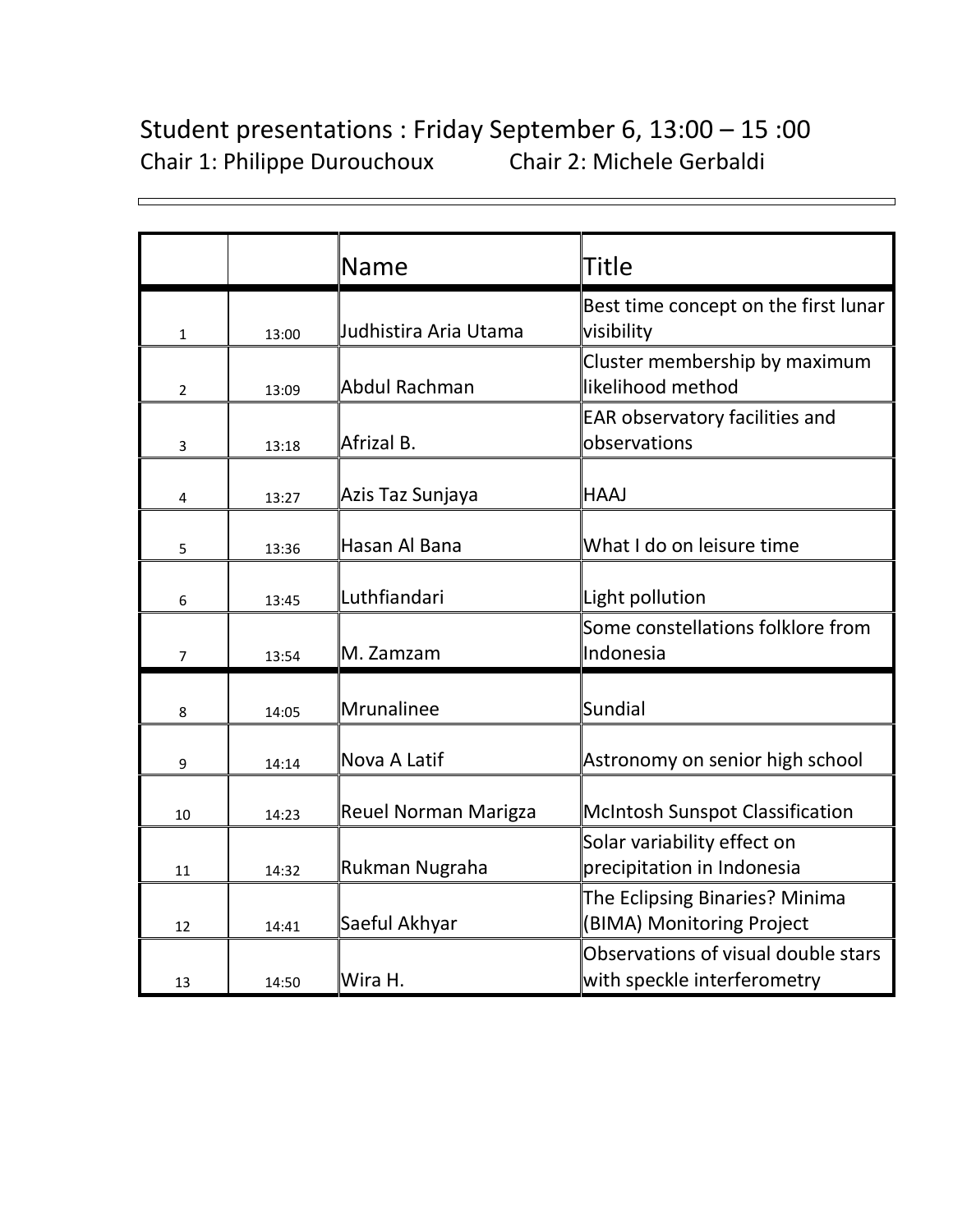# **Annex6. 35th ISYA Evaluation Form**

**General** 

| The website told me all I needed to know | Strongly agree | 12. | ۱Q |  | disagree |
|------------------------------------------|----------------|-----|----|--|----------|
| The application form was easy to fill in | Strongly agree | 19  |    |  | disagree |
| Applications were efficiently handled    | Strongly agree | 22  |    |  | disagree |

# **Lectures**

|                                                    |                | 5        | 4        | 3 | 2        |          |          |
|----------------------------------------------------|----------------|----------|----------|---|----------|----------|----------|
| The lectures were the most useful part of the      | Strongly agree | 20       | 12       | 4 | $\Omega$ | $\Omega$ | disagree |
| <b>ISYA</b>                                        |                |          |          |   |          |          |          |
| The time spent on the lectures was too long        | Strongly agree |          | 10       | 8 | 2        | 1        | disagree |
| $Or$ the time spent on the lectures was too short  | Strongly agree | 2        | $\Omega$ | 2 |          | 4        | Disagree |
| $Or$ the time spent on the lectures was just right | Strongly agree | 14       | 10       | 3 | $\Omega$ | $\Omega$ | Disagree |
| The lectures were at too high a level              | Strongly agree | 5        | 9        | 9 | $\Omega$ | $\Omega$ | Disagree |
| Or the lectures were at too low a level            | Strongly agree | $\Omega$ |          |   |          | 5        | Disagree |
| $Or$ the lectures were just right                  | Strongly agree | 10       | 11       | 4 | $\Omega$ | $\Omega$ | Disagree |
| The lectures were well presented                   | Strongly agree | 19       | 16       | 3 | $\Omega$ | $\Omega$ | Disagree |
| The lecturers responded well to questions          | Strongly agree | 26       | 8        | 3 | $\Omega$ | $\Omega$ | Disagree |
| I found it easy to get on with the lecturers       | Strongly agree | 12       | 15       | 9 | 2        | $\Omega$ | disagree |
| The lecture room at Jatinangor was comfortable     | Strongly agree | 18       | 16       | 4 | $\Omega$ | $\Omega$ | Disagree |
|                                                    |                |          |          |   |          |          |          |

**Observation training** 

|                                                   |                | 5              | 4  | 3  | $\overline{c}$ |          |          |
|---------------------------------------------------|----------------|----------------|----|----|----------------|----------|----------|
| The observation projects were the most useful.    | Strongly agree | 23             | 9  | 6  | $\Omega$       | $\Omega$ | disagree |
| part of the ISYA                                  |                |                |    |    |                |          |          |
| The time spent on observation was too long        | Strongly agree | $\overline{2}$ | 4  | 3  | 4              | 2        | disagree |
| $Or$ the time spent on observations was too short | Strongly agree | 6              | 13 | 5  | $\mathfrak{D}$ | $\Omega$ | disagree |
| Or the time spent on observations was just right  | Strongly agree |                | 3  | 7  | 3              | $\Omega$ | disagree |
| The lectures did not prepare me adequately for    | Strongly agree | 3              | 5  | 11 | 7              | 8        | Disagree |
| the observations                                  |                |                |    |    |                |          |          |
| It was ok just to learn on observing techniques   | Strongly agree | 6              | 10 | 11 | 5              | 5        | Disagree |
| The computing facilities were good                | Strongly agree | 8              | 13 | 12 | 4              | $\Omega$ | Disagree |
| The help I got with my project was adequate       | Strongly agree | 9              | 16 | 11 |                | $\Omega$ | Disagree |
| I found the tutors helpful and easy to get on     | Strongly agree | 19             | 11 | 5  | $\overline{2}$ | $\Omega$ | Disagree |
| with                                              |                |                |    |    |                |          |          |
| The balance between the observing/data            | Strongly agree | 10             | 12 | 13 | 3              | $\Omega$ | Disagree |
| reduction part, and lecture part was allright     |                |                |    |    |                |          |          |

Individual and project presentation exercise

|                                               |                |    | 4   |   |   |          |
|-----------------------------------------------|----------------|----|-----|---|---|----------|
| The individual student presentations were the | Strongly agree | 14 | .15 |   |   | disagree |
| most useful part of the school                |                |    |     |   |   |          |
| The time spent on this was too long           | Strongly agree |    |     | 4 |   | disagree |
| Or the time spent on this was too short       | Strongly agree |    |     | Δ | 4 | disagree |
| Or the time spent on this was just right      | Strongly agree | 14 | -8  | 4 |   | disagree |